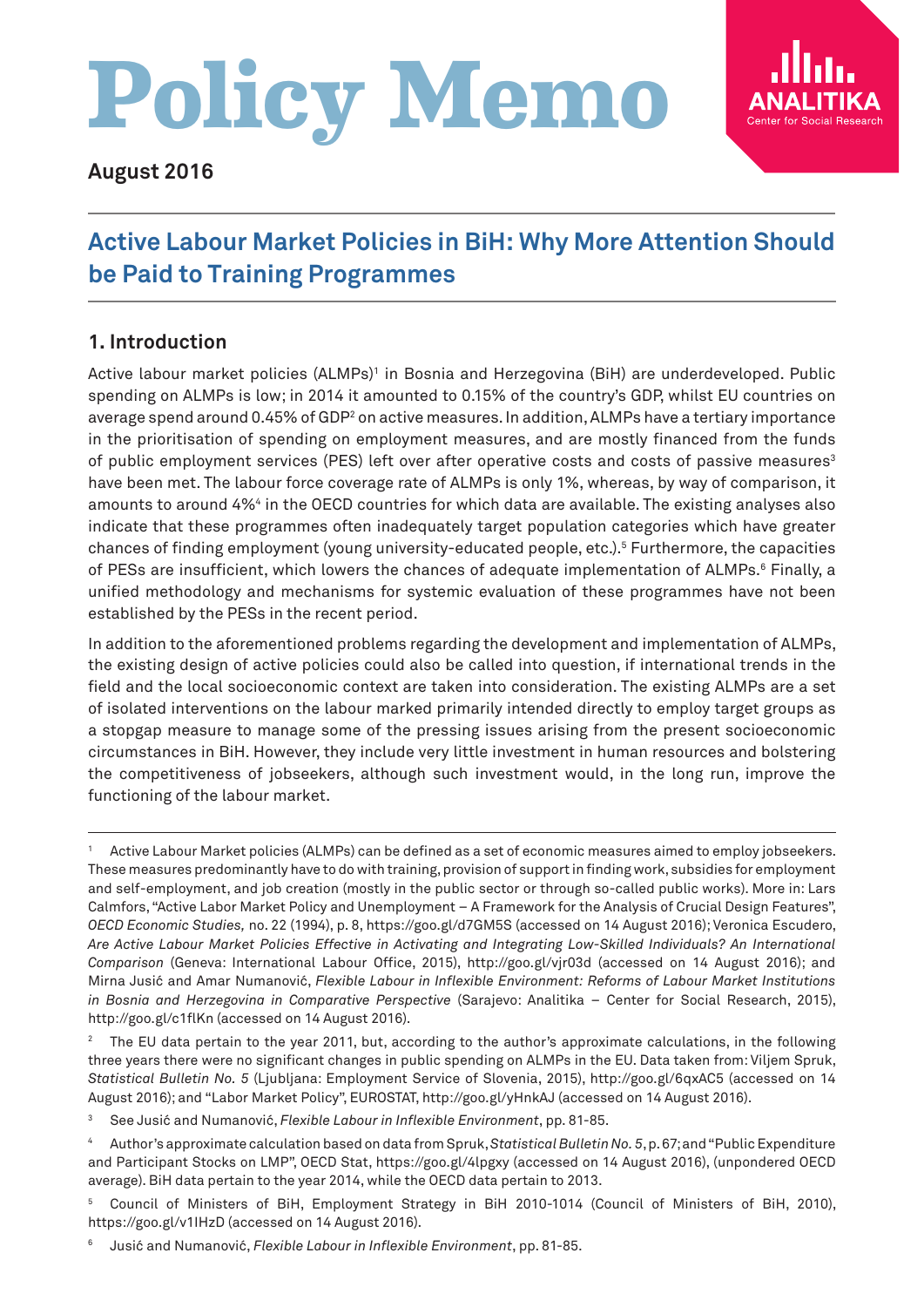#### **2. ALMPs and International Trends: Bolstering Jobseekers' Employability**

In the last two decades there has been substantial progress, in developed and developing countries alike, in the application of ALMPs, as well as a fundamental paradigm shift in relation to their application in the 1970s and 1980s. Back then, active measures were mostly orientated towards direct employment.7 In 1990s, however, there has been an "activation turn" in the discourse about employment policies, whereby focus increasingly shifted to the stimulation of active job seeking and improving the jobseekers' competitiveness on the labour market. $^{\rm s}$  Although at first attempts had been made to shift the focus from passive to active employment measures, practice showed that the combination of these two approaches yielded optimal results, seeing that active job seeking was accompanied by income security and other rights and services for jobseekers.

In other words, contemporary ALMPs are mostly based on activating jobseekers by supporting active job seeking and investment in development and preservation of skills in the labour force through training, additional training and retraining programmes, and other educational measures. The focus of ALMPs is thus on strengthening jobseekers' employability by increasing their competitiveness on the labour market.9 This approach, which is a key part of EU social policies, promotes long-term investment in the development of human resources and productive labour force, and therefore also a long-term approach to improving the labour market by solving some of the major problems such as growing structural imbalances between supply and demand on the EU labour markets. Therefore, training and similar programmes of vocational improvement and skill development for jobseekers may be considered key measures of contemporary ALMPs. In the EU countries, more than one quarter of ALMPs expenditure is earmarked for training and other educational measures.10

#### **3. Active Labour Market Policies in BiH: Underdeveloped Training Programmes**

Investment in human resources through ALMPs programmes is a neglected potential of employment policies in BiH. Although the country has ratified International Labour Organisation's (ILO) Convention C142 on human resources development, which, amongst other things, foresees the development of informal vocational training, education and improvement programmes which should be closely linked with employment policies,<sup>11</sup> ALMPs in BiH are still orientated towards direct employment and partial offsetting of the high unemployment rates.

The existing ALMPs are thus dominated by employment and self-employment co-financing schemes (subsidies for the employees' remuneration and/or benefits).12 In that regard, the existing ALMP portfolio mostly attempts to address the problems of cyclic unemployment by "job leasing", while the

<sup>10</sup> Author's calculation based on data from "Labour Market Policy".

<sup>7</sup> Giuliano Bonoli, *The Political Economy of Active Labour Market Policy* (Edinburgh: Dissemination and Dialogue Centre, 2010), http://goo.gl/MBJyU3 (accessed on 14 August 2016); and John P. Martin, *Activation and Active Labour Market Policies in OECD Countries: Stylized Facts and Evidence on their Effectiveness* (Bonn: International Labour Organization, 2014), http://goo.gl/UdX26x (accessed on 14 August 2016).

<sup>8</sup> Ibid.

<sup>9</sup> Ibid.; as well as Jusić and Numanović, *Flexible Labour in Inflexible Environment*, pp. 77-81.

<sup>11</sup> See International Labour Organisation, "C142 – Human Resources Development Convention", 1975 (No. 142), http://goo.gl/LnMKri (accessed on 14 August 2016). BiH ratified the Convention on 2 June 1993.

<sup>12</sup> See: Elmira Pašagić, Siniša Marčić and Adis Arapović, *Efikasnost politika zapošljavanja u Bosni i Hercegovini: prepreke i šanse* [Efficiency of Employment Policies in Bosnia and Herzegovina: Obstacles and Opportunities] (Sarajevo: Centri civilnih inicijativa, 2013); Council of Ministers of BiH, Employment Strategy in Bosnia and Herzegovina 2010-2014, p. 31; and data from Spruk, *Statistical Bulletin No. 5*, p. 67.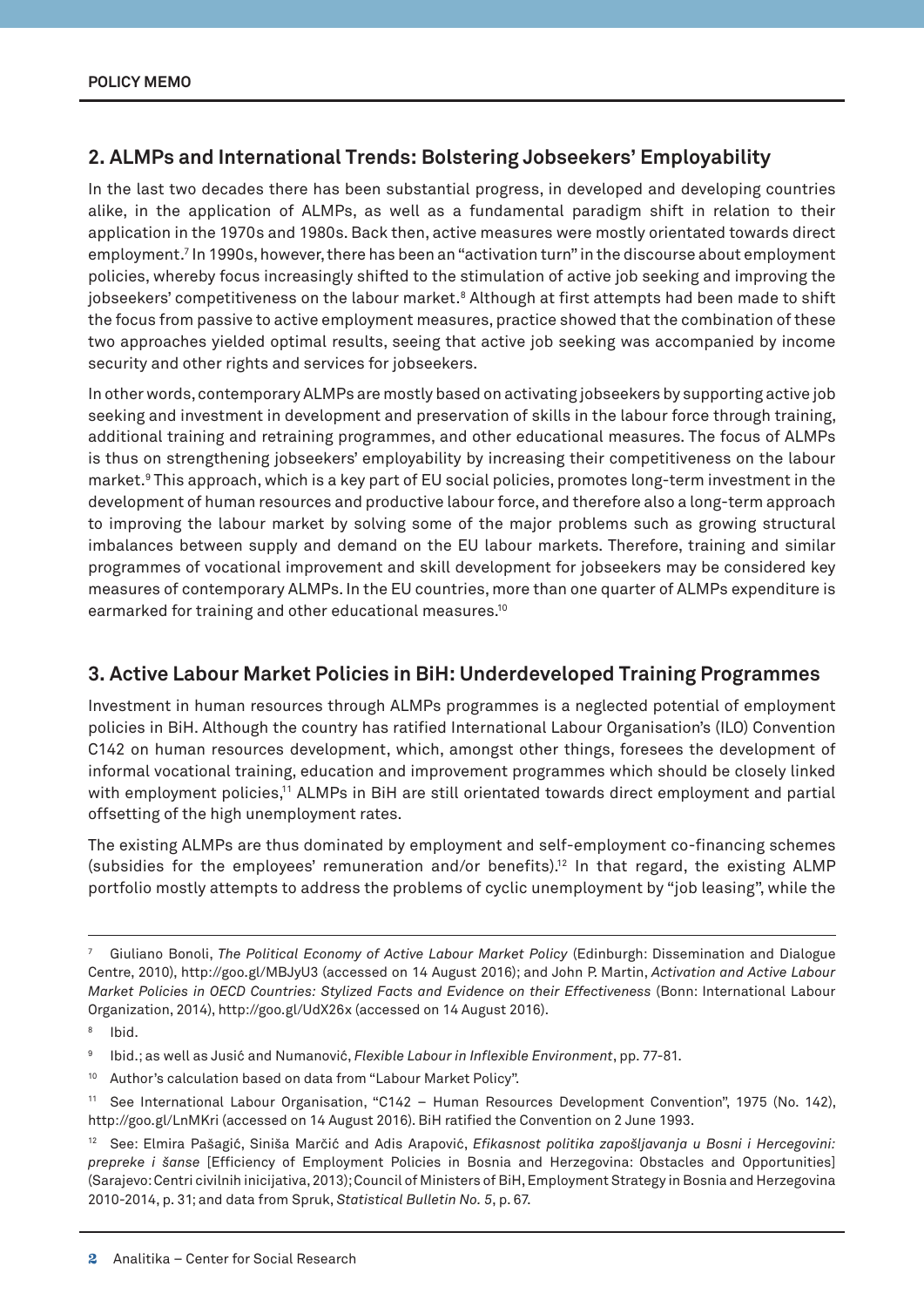potentials of such measures for solving the problem of structural unemployment are minimal and of secondary importance.

On the other hand, training, skills improvement and career reorientation programmes which could contribute to the strengthening of competitiveness or better positioning of jobseekers on the labour market are underrepresented in the existing employment policies. For instance, according to data from 2014, training and improvement programmes accounted for somewhat less than 1/5 of the ALMP programmes, whereas in the EU and OECD countries, on average, the share is around 1/3.13



*Graph 3.1. Share of participation in training programmes in total participation in ALMPs (%): Balkan region, OECD, EU*. 14

Source: Author's approximate calculation based on the data of the Centre of Public Employment Services of Southeast European Countries, EUROSTAT and OECD Stat.15

In addition, it is considered that the existing infrastructure and capacities for the implementation of these programmes are underdeveloped and insufficient.16 All of this indicates that not enough attention has been paid to these measures in the recent period, although combined with adequate support to active job seeking (career guidance, individual employment plans, etc.) they could help reduce structural unemployment and increase labour productivity in BiH.

Seeing that data for all EU and OECD countries are not available, this is author's rough estimate based on the existing data. Only those Balkan countries for which complete data are available are included.

 $15$  Ibid.

<sup>16</sup> See Pašagić, Marčić and Arapović, *Efficiency of Employment Policies in Bosnia and Herzegovina;* and Jusić and Numanović*, Flexible Labour in Inflexible Environment*, pp. 81-85.

<sup>13</sup> Data taken from Spruk, *Statistical Bulletin No. 5*, p. 45 and the author's approximate calculation (unpondered average) based on data from "Public Expenditure and Participant Stocks on LMP: Participants Stocks on LMP by Main Categories (% Labour Force)", OECD Stat, http://stats.oecd.org/index.aspx?queryid=28937 (accessed on 14 August 2016); and "Participants in Labour Market Policy Measures, by Type of Action", EUROSTAT, http://goo.gl/YqdZRJ (accessed on 14 August 2016).